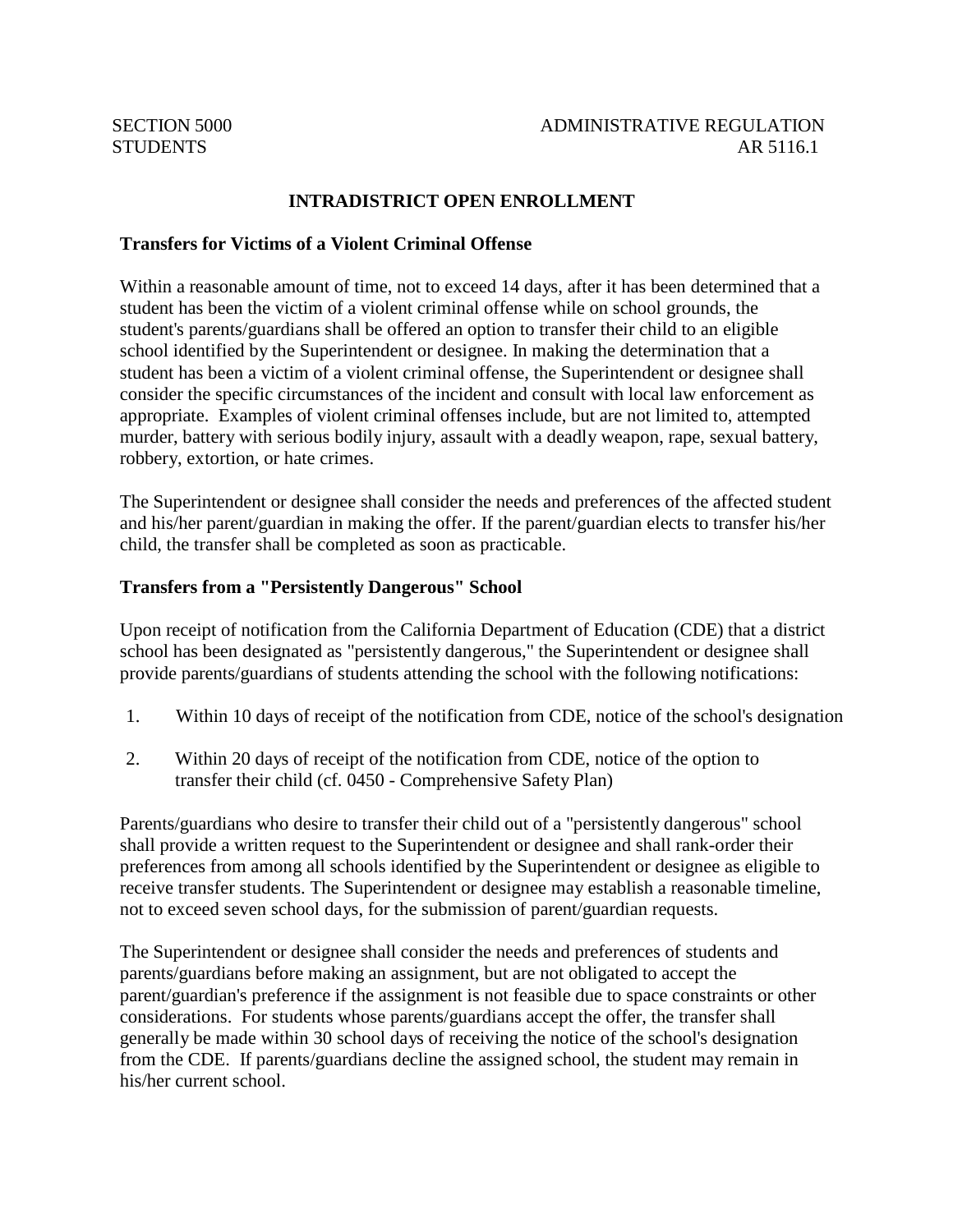The transfer shall remain in effect as long as the student's school of origin is identified as "persistently dangerous." The Superintendent or designee may choose to make the transfer permanent based on the educational needs of the student, parent/guardian preferences, and other factors affecting the student's ability to succeed if returned to the school of origin.

Intradistrict Enrollment Priorities

Except for transfers for victims of a violent crime and from a "persistently dangerous school," the following procedures shall apply to intradistrict open enrollment:

- 1. No student currently residing within a school's attendance area shall be displaced by another student transferring from outside the attendance area. (Education Code 35160.5) (cf. 5116 - School Attendance Boundaries)
- 2. The Superintendent or designee shall identify those schools which may have space available for additional students. A list of those schools, their specialized academic programs, career education academies, and/or career education pathways along with open enrollment applications shall be available at each school site, the district office, and on the district's web site.
- 3. Intradistrict transfers will not be granted for any district athletic program or for any athletically motivated reason
- 4. In order to ensure that priorities for enrollment in district schools are implemented in accordance with law, applications for intradistrict open enrollment shall be submitted between the first school business day of November and the last school business day of February of the school year prior to the school year for which the transfer is requested.
- 5. After the enrollment priorities have been applied in accordance with Board Policy 5116.1, if there are more requests for a particular school than there are spaces available, a random drawing shall be held from the applicant pool. A waiting list shall be established to indicate the order in which applicants may be accepted if openings occur during the year. Late applicants shall not be added to the waiting list for the current year but shall instead wait for a subsequent lottery.
- 6. The Superintendent or designee shall provide written notification to applicants as to whether their applications have been approved, denied, or placed on a waiting list on or before the last school business day of March If the application is denied, the reasons for denial shall be stated.
- 7. Once enrolled, a student shall not be required to reapply for readmission. However, students enrolling in a specialized academic program, career education academy, and/or career education pathway granted by an intradistrict transfer must maintain enrollment in the selected program through graduation or return to their home school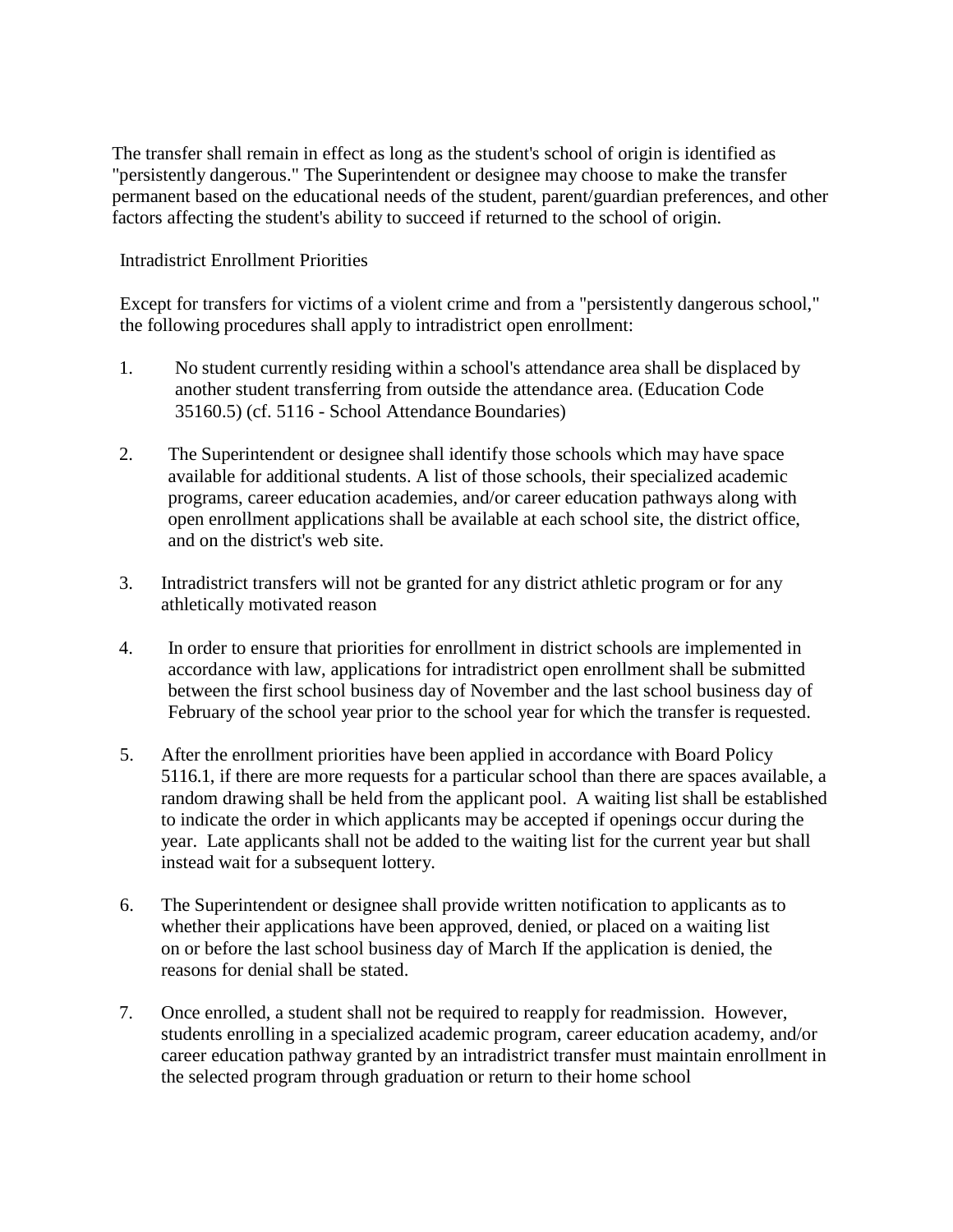Any complaints regarding the open enrollment process shall be submitted in accordance with the applicable complaint procedure.

(cf. 1312.3 - Uniform Complaint Procedures)

After the application for Intradistrict open enrollment deadline on the last school business day in February a parent or guardian may request transfer for the following reasons:

- 1. Any student who is a victim of a violent crime while on school grounds. (20 USC 7912)
- 2. Upon a finding that special circumstances exist that might be harmful or dangerous to the student in the current attendance area. Special circumstances include, but are not limited to, threats of bodily harm or threats to the emotional stability of the student. Any such student may transfer to a district school that is at capacity and otherwise closed to transfers.
- 3. Any sibling of a student already in attendance in thatschool.
- 4. If the parent or guardian has recently moved into the OUHSD boundary.
- 5. No Intradistrict transfers for specialized academic programs, career academies, and/or career pathways will be granted after the deadline on the last school business day in February

## **Notifications**

Notifications shall be sent to parents/guardians at the beginning of each school year describing all current statutory attendance options and local attendance options available in the district. Such notification shall include: (Education Code 35160.5, 48980)

1. All options for meeting residency requirements for school attendance

(cf. 5118 - Open Enrollment Act Transfers)

- 2. Program options offered within local attendance areas
- 3. A description of the procedure for application for alternative attendance areas or programs and the appeals process available, if any, when a change of attendance is denied
- 4. A district application form for requesting a change of attendance
- 5. The explanation of attendance options under California law as provided by the CDE

(cf. 5145.6 - Parental Notifications)